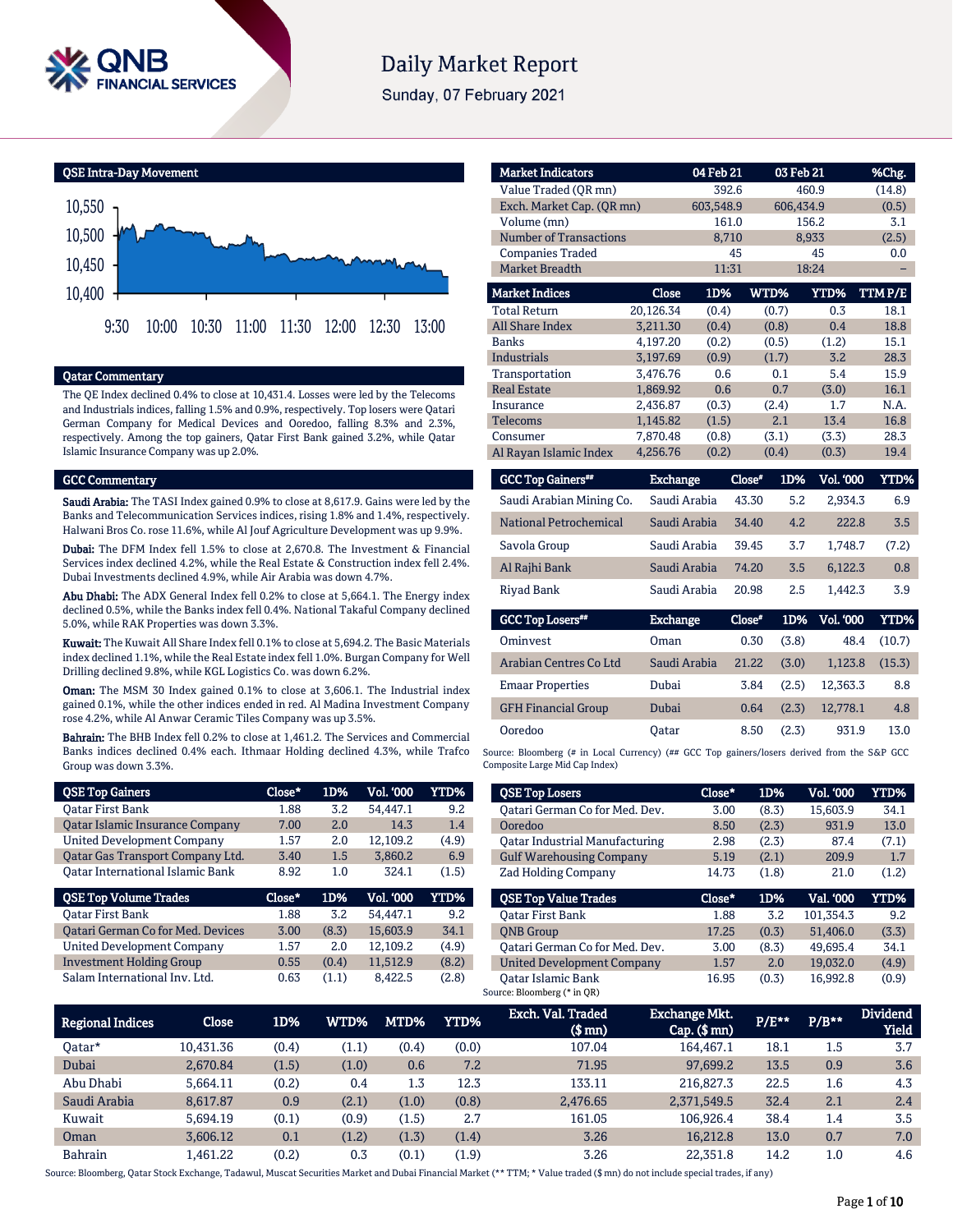# Qatar Market Commentary

- The QE Index declined 0.4% to close at 10,431.4. The Telecoms and Industrials indices led the losses. The index fell on the back of selling pressure from Arab and Foreign shareholders despite buying support from Qatari and GCC shareholders.
- Qatari German Company for Medical Devices and Ooredoo were the top losers, falling 8.3% and 2.3%, respectively. Among the top gainers, Qatar First Bank gained 3.2%, while Qatar Islamic Insurance Company was up 2.0%.
- Volume of shares traded on Thursday rose by 3.1% to 161.0mn from 156.2mn on Wednesday. However, as compared to the 30-day moving average of 175.7mn, volume for the day was 8.3% lower. Qatar First Bank and Qatari German Company for Medical Devices were the most active stocks, contributing 33.8% and 9.7% to the total volume, respectively.

| <b>Overall Activity</b>        | Buy %* | Sell %* | Net (QR)         |
|--------------------------------|--------|---------|------------------|
| Oatari Individuals             | 45.73% | 40.35%  | 21, 101, 572. 2  |
| <b>Oatari Institutions</b>     | 17.94% | 18.26%  | (1,269,432.0)    |
| Oatari                         | 63.67% | 58.61%  | 19,832,140.2     |
| <b>GCC Individuals</b>         | 0.73%  | 0.37%   | 1,432,515.7      |
| <b>GCC</b> Institutions        | 0.55%  | 0.33%   | 883,824.5        |
| GCC                            | 1.29%  | 0.70%   | 2,316,340.2      |
| Arab Individuals               | 13.14% | 13.59%  | (1,756,905.1)    |
| <b>Arab Institutions</b>       | 0.02%  |         | 87,200.0         |
| Arab                           | 13.17% | 13.59%  | (1,669,705.1)    |
| Foreigners Individuals         | 3.34%  | 3.47%   | (496, 197.7)     |
| <b>Foreigners Institutions</b> | 18.54% | 23.63%  | (19,982,577.6)   |
| <b>Foreigners</b>              | 21.88% | 27.10%  | (20, 478, 775.3) |

Source: Qatar Stock Exchange (\*as a % of traded value)

## Ratings, Earnings Releases, Global Economic Data and Earnings Calendar

#### Ratings Updates

| Company                        | Agency.                       | Market .  | Type*          | Old Rating | New Rating | <b>Rating Change</b> | Outlook | Outlook Change           |
|--------------------------------|-------------------------------|-----------|----------------|------------|------------|----------------------|---------|--------------------------|
| First Abu Dhabi<br><b>Bank</b> | <b>RAM Holdings</b><br>Berhad | Abu Dhabi | <b>LTR/STR</b> | AAA/P1     | $AA$ /P1   | -                    | Stable  | $\overline{\phantom{0}}$ |

Source: News reports, Bloomberg (\* LTR – Long Term Rating, STR – Short Term Rating)

### Earnings Releases

| Market |                              | YoY                | (mn) 402020 | YoY      | (mn) 402020 | YoY    |
|--------|------------------------------|--------------------|-------------|----------|-------------|--------|
| SR     | 898.4                        | !3.5%              | 422.3       | .1.1%    | 419.8       | 16.4%  |
| SR     | 469.4                        | $-15.8%$           | 200.8       | $-31.2%$ | 95.6        | -13.6% |
|        | Saudi Arabia<br>Saudi Arabia | Currency<br>402020 |             |          |             |        |

Source: Company data, DFM, ADX, MSM, TASI, BHB. (\*Financial for FY2020, \*\* Financial for 9M2020 ending on December 31, 2020)

# Global Economic Data

| <b>Date</b> | <b>Market</b> | Source              | Indicator                              | Period    | Actual | Consensus | <b>Previous</b> |
|-------------|---------------|---------------------|----------------------------------------|-----------|--------|-----------|-----------------|
| 02/04       | <b>US</b>     | Department of Labor | Initial Jobless Claims                 | $30$ -Jan | 779k   | 830k      | 812k            |
| 02/04       | <b>US</b>     | Department of Labor | <b>Continuing Claims</b>               | $23$ -Jan | 4.592k | 4.700k    | 4,785k          |
| 02/04       | UK            | Markit              | Markit/CIPS UK Construction PMI        | Jan       | 49.2   | 52.8      | 54.6            |
| 02/04       | Germany       | Markit              | <b>Markit Germany Construction PMI</b> | Jan       | 46.6   | -         | 47.1            |

Source: Bloomberg (s.a. = seasonally adjusted; n.s.a. = non-seasonally adjusted; w.d.a. = working day adjusted)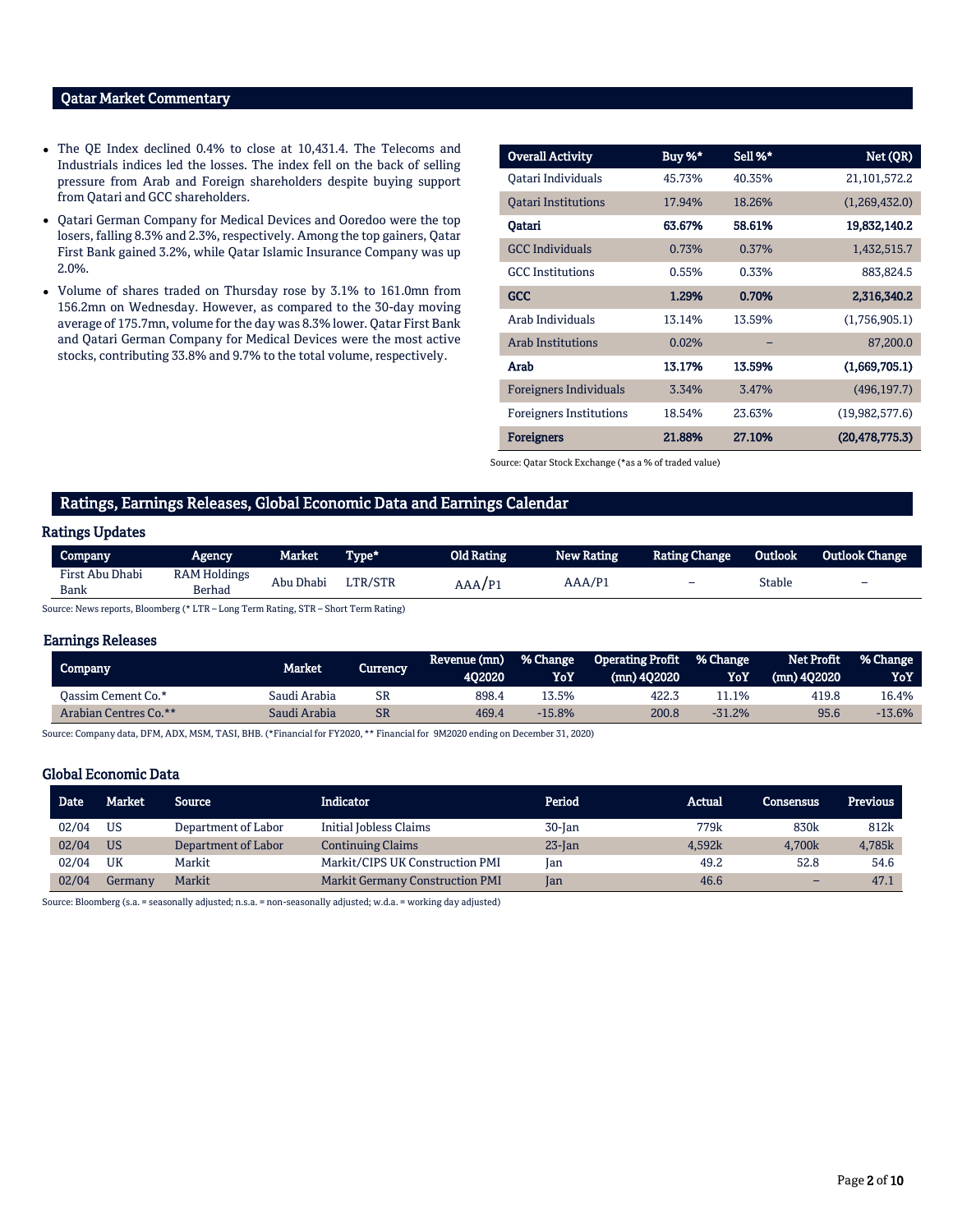| <b>Earnings Calendar</b> |                                                      |                                  |                       |               |
|--------------------------|------------------------------------------------------|----------------------------------|-----------------------|---------------|
| <b>Tickers</b>           | <b>Company Name</b>                                  | Date of reporting 4Q2020 results | No. of days remaining | <b>Status</b> |
| QGTS                     | <b>Qatar Gas Transport Company Limited (Nakilat)</b> | $7-Feb-21$                       | $\Omega$              | Due           |
| <b>BRES</b>              | <b>Barwa Real Estate Company</b>                     | 8-Feb-21                         | $\mathbf{1}$          | Due           |
| QCFS                     | Qatar Cinema & Film Distribution Company             | 8-Feb-21                         |                       | Due           |
| <b>IQCD</b>              | <b>Industries Oatar</b>                              | 8-Feb-21                         |                       | Due           |
| <b>DHBK</b>              | Doha Bank                                            | 8-Feb-21                         |                       | Due           |
| QAMC                     | <b>Qatar Aluminum Manufacturing Company</b>          | 14-Feb-21                        | 7                     | Due           |
| QATI                     | <b>Qatar Insurance Company</b>                       | 14-Feb-21                        | F.                    | Due           |
| <b>QEWS</b>              | <b>Qatar Electricity &amp; Water Company</b>         | 14-Feb-21                        | $\overline{7}$        | Due           |
| <b>ORDS</b>              | Ooredoo                                              | 14-Feb-21                        | π                     | Due           |
| QIMD                     | <b>Qatar Industrial Manufacturing Company</b>        | 14-Feb-21                        | 7                     | Due           |
| QLMI                     | QLM Life & Medical Insurance Company                 | 17-Feb-21                        | 10                    | Due           |
| <b>GISS</b>              | <b>Gulf International Services</b>                   | 18-Feb-21                        | 11                    | Due           |
| <b>DOHI</b>              | Doha Insurance Group                                 | 22-Feb-21                        | 15                    | Due           |
| <b>MCGS</b>              | <b>Medicare Group</b>                                | 23-Feb-21                        | 16                    | Due           |
| <b>MPHC</b>              | Mesaieed Petrochemical Holding Company               | 23-Feb-21                        | 16                    | Due           |
| <b>MERS</b>              | Al Meera Consumer Goods Company                      | 23-Feb-21                        | 16                    | Due           |

Source: QSE

# News

# Qatar

- MCGS board of directors to meet on February 23 Medicare Group (MCGS) has announced that its board of directors will be holding a meeting on February 23, 2021 to discuss the Audited Annual Financial Statements for the year ended on December 31, 2020 and to pass recommendations regarding distribution of dividends to the General Assembly. (QSE)
- QIBK to hold its AGM on February 22 Qatar Islamic Bank (QIBK) announced that the General Assembly Meeting (AGM) will be held on February 22, 2021, at the Al-Mirqab Ballroom in the Four Seasons Hotel and 04:30 pm. In case of not completing the legal quorum, the second meeting will be held on March 02, 2021, at the Al-Mirqab Ballroom in the Four Seasons Hotel and 04:30 pm. The Agenda for AGM includes: (1) Board of Director's Report on the results of the Bank and financial statements for year ended December 31, 2020 and discussion of the plan for the year 2021. (2) Sharia Supervisory Board report. (3) External auditors' report on the financial statements for the year ended 31/12/2020. (4) Discussion and approval of the Bank's balance sheet and profit and loss for the year ended December 31, 2020. (5) Approval of the board of directors' proposal to distribute 40% cash dividends of the nominal value per share, i.e. QR0.40 per share. (6) Absolve the Board members from liability for the year ended 31/12/2020 and approval of the remuneration prescribed to them. (7) QIBK Governance Report for the year 2020. (8) Increase the limit for QIBK's USD Sukuk program to become USD 5bn instead of USD 4bn, subject to QCB approval. (9) Nomination of the external auditors of the Bank for the year 2021 and determination of the fees to be paid to them. (QSE)
- DBIS board of directors to meet on February 08 Dlala Brokerage and Investment Holding Company (DBIS) has announced that its board of directors will be holding a meeting on February 08, 2021 to discuss the Operational matters within the company. (QSE)
- QISI board of directors to meet on February 28 Qatar Islamic Insurance (QISI) has announced that its Board of Directors will be holding a meeting on February 28, 2021 to discuss the financial statements of the company ended December 31, 2020. The Investors Relation Conference Call will be held to disclose financial results for the year ended December 31, 2020 on March 3, 2021 at 12.30 pm, as well as to answer the inquires and questions that we will be received. It is also decided to hold the 1st Ordinary General Assembly meeting (AGM) on April 5, 2021 and the reserve meeting on April 11, 2021 at Ezdan Hotel & towers at 6.30 pm. (QSE)
- QAMC to hold its investors relation conference call on February 17 – Qatar Aluminum Manufacturing Company (QAMC) announced that the conference call with the Investors to discuss the financial results for the Annual 2020 will be held on February 17, 2021 at 01:30 pm, Doha Time. (QSE)
- UDCD to hold its AGM on March 03 United Development Company (UDCD) announced that the General Assembly Meeting AGM will be held on March 03, 2021, at White Palace ballroom in the Pearl Qatar and 04:30 pm. In case of not completing the legal quorum, the second meeting will be held on March 16, 2021, at White Palace Ballroom in the Pearl Qatar and 04:30 pm. The agenda includes – (1) Hear the Board of Directors' report on the company's performance, future plans and its financial position for the fiscal year ending December 31, 2020, (2) Hear and ratify the Auditor's report, (3) Discuss and approve the company's balance sheet, and the loss and profit accounts, for the fiscal year ending December 31, 2020, (4) Discuss the Board of Directors' recommendation regarding the distribution of QR177mn as dividends, equivalent to 5 % of the par value, (5) Discharge members of the Board of Directors from liability for the year ending December 31, 2019 and approve their remuneration, (6) The Corporate Governance Report for the year 2020, and (7) Appoint the External Auditor for the fiscal year 2021 and determine their fees. (QSE)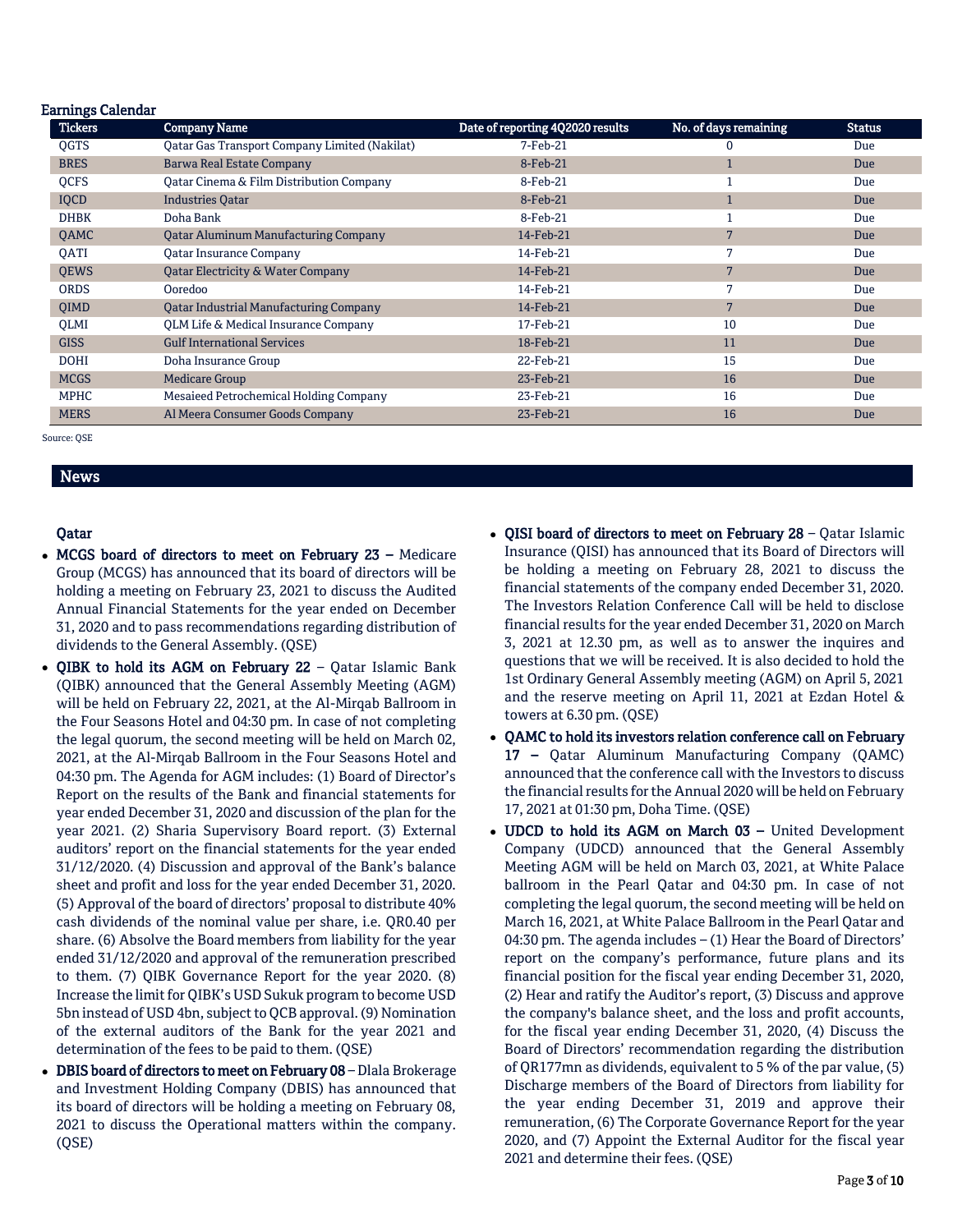- QSE plans derivatives to enhance investment portfolio, get higher classification – Qatar Stock Exchange (QSE) has chalked out plans to launch derivatives as part of enhancing the investment portfolio for investors and also make it eligible to achieve higher international classification from the present emerging market status. In this regard, the QSE had a strategic session with the Qatar Financial Market Authority (QFMA) during which the bourse presented its three-year strategic plan to align with the regulator and update it with the progress achieved. QSE's Chief Executive, Rashid bin Ali Al-Mansoori said, "During the meeting, we discussed various topics such as the launch of derivatives market as well as product diversification and enhancement of SLB (securities lending and borrowing), covered short selling and listing rules." In a recently released Capital Market Report 2020, the Qatar Financial Centre had suggested creating a derivatives market, initially offering single-stock futures contracts, as part of the key recommendations for the country's capital market development. A derivatives market would add to the breadth of Qatar's capital market, offering investors risk management tool to hedge their investments and business exposure. The QSE had recently announced that it is looking into derivatives trading, indicating that it could be hosted on the exchange, supported by a listing framework and clearing and settlement through the Qatar Central Securities Depository. The QFC report had said the offerings on this derivatives market would likely commence with index futures, based on the three QSE indices. On SLB, Qatar had approved it in 2012 after the bourse had put in place its delivery versus payment mechanism to support it. SLB would aid in enhancing the liquidity in the capital market, which in turn would ensure reduced cost of capital and better valuations, market sources said. The QSE-QFMA meeting also discussed the need to get the advanced market status from the present emerging market. (Gulf-Times.com)
- World's biggest wealth fund emerges as investor in Qatari insurer – Norway's \$1.3tn sovereign wealth fund has swooped in to buy shares of QLM Life & Medical Insurance Company (QLMI). Norway's central bank, which oversees the world's biggest wealth fund, purchased a stake just shy of 5% in January, according to data from the Qatar Stock Exchange. The holding is worth about \$17mn at the current market capitalization. In total, foreign shareholders have snapped up 11.5% in the firm. Qatar is among the countries in the Middle East where Norway's wealth fund has increased holdings before 2019, the last year for which data are available. It had about \$84mn in exposure to Qatari equities as of end-2019, including near \$35mn in shares of QNB Group, the Middle East's biggest lender. QLMI counts Qatar's government pension fund as an anchor investor. Share purchases in its IPO were restricted to Qatari nationals or corporate investors incorporated in the country. (Bloomberg)
- Al-Baker: Expansion at HIA in full force Expansion at Doha's Hamad International Airport (HIA) is in full force and will ensure a capacity to handle 58mn passengers by 2022, according to Qatar Airways Group's Chief Executive, Akbar al-Baker. "Soon after 2022, after the FIFA World Cup, there will be another final phase of the expansion, to increase the capacity to just under 70mn passengers," al-Baker said in an interview with Qatar TV. On safety precautions being undertaken by Qatar Airways Group in view of the pandemic, Al-Baker said, "I am proud to say HIA is

the first airport to be certified for COVID-19 safety by Skytrax. And we were the first airline to be certified for the same reason. We have taken precautions, which most of the airports did not do. Though some airports advertised that they were taking extra precautions, they failed…and this is why they did not get those kinds of accolades." (Gulf-Times.com)

# International

- 'America is back' Biden touts muscular foreign policy in first diplomatic speech - US President Joe Biden promised a new era after the scattershot foreign policy of his predecessor, Donald Trump, declaring "America is back" on the global stage in his first diplomatic address as president. In his speech, Biden signaled aggressive approaches to China and Russia, urged Myanmar's military leaders to halt their coup, and declared an end to US support for a Saudi Arabia-led military campaign in Yemen. Trump angered European and Asian leaders with tariffs, fracturing of global alliances, and threats to withdraw US troops. He did little to push back against a wave of authoritarianism in some countries. After a Trump-inspired mob attacked the US Capitol on January 6, protesting Biden's election win, foreign allies and rivals alike expressed doubts about the health of American democracy. Biden's speech on Thursday was a fullthroated attempt to vanquish those doubts, and convince Americans of the value of a forceful international approach. "Investing in our diplomacy isn't something we do just because it's the right thing to do for the world," he said. "We do it in order to live in peace, security and prosperity. We do it because it's in our own naked self-interest." Biden's choice of the State Department as venue for his first big diplomatic address was an important symbol of the value he places in career diplomats, who Trump largely saw as opponents. (Reuters)
- Stalling US labor market bolsters Biden's drive for big stimulus package - US employment growth rebounded moderately in January and job losses in the prior month were deeper than initially thought, strengthening the case for a sizable relief package from the government to aid the recovery from the COVID-19 pandemic. The Labor Department's closely watched employment report on Friday showed job losses in manufacturing and construction, two sectors which have been propping up the economy. There were further job losses at restaurants and bars. Retailers and employers in the transportation industry also laid off workers. Millions of Americans are experiencing long spells of unemployment and permanent job losses, while others have given up searching for work. President Joe Biden on Friday cited the weak report to push the US Congress to pass a \$1.9tn recovery plan amid resistance from Republicans, now worried about the ballooning national debt. Biden's fellow Democrats in Congress approved a budget outline that will allow them to muscle the stimulus through in the coming weeks without Republican support. Nonfarm payrolls increased by 49,000 jobs last month. Data for December was revised to show 227,000 jobs lost instead of 140,000 as previously reported. Employment is 9.9 million jobs below its peak in February 2020. The economy also created 250,000 fewer jobs in the 12 months through March 2020 than previously estimated. The Congressional Budget Office has estimated employment would not return to its pre-pandemic level before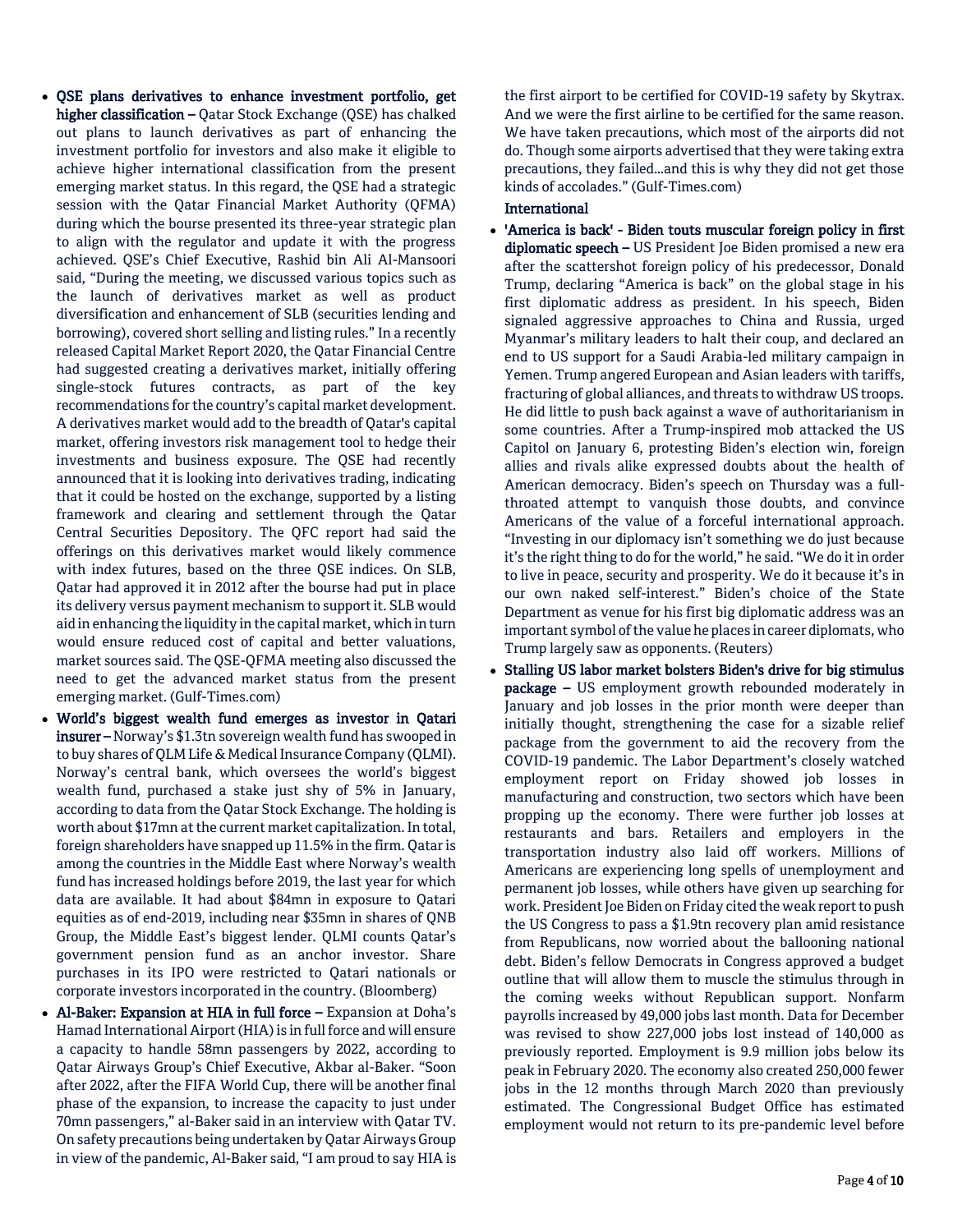2024. Economists polled by Reuters had forecast payrolls rising by 50,000 jobs in January. (Reuters)

- US trade deficit jumps to 12-year high in 2020 The US' trade deficit surged to its highest level in 12 years in 2020 as the COVID-19 pandemic disrupted the flow of goods and services. The Commerce Department said on Friday that the trade deficit jumped 17.7% to \$678.7bn last year, the highest since 2008. Exports of goods and services tumbled 15.7% to their lowest level since 2010. Imports of goods and services dropped 9.5% to a four-year low. The plunge in exports contributed to the economy shrinking 3.5% last year, the biggest drop in GDP since 1946. Trade flows have been gradually improving. For December, the trade deficit narrowed 3.5% to \$66.6bn. Economists polled by Reuters had forecast the trade gap would shrink to \$65.7bn in December. Imports of goods rose 1.5% to \$217.7bn in December. Goods exports shot up 4.7% to \$133.5bn. (Reuters)
- US employment growth likely rebounded; more government money still needed – US job growth likely rebounded in January as authorities began easing COVID-19 restrictions on businesses with the ebbing pace of infections, which could offer the strongest signal yet that the worst of the labor market turmoil was behind after the economy shed jobs in December. The Labor Department's closely watched employment report on Friday will, however, not lessen the need for additional relief money from the government, with millions of people experiencing long bouts of unemployment and others having permanently lost their jobs, and given up the search for work. The economy would still be about 10mn jobs short from the labor market's peak in February 2020. President Joe Biden is pushing the US Congress to pass a \$1.9tn recovery plan, which has been met with resistance from mostly Republican lawmakers, now worried about the swelling national debt. Biden's fellow Democrats in the Senate were on Thursday set to take a first step toward the ultimate passage of the proposed stimulus package. The survey of establishments is likely to show that nonfarm payrolls increased by 50,000 jobs last month after declining by 140,000 in December, according to a Reuters survey of economists. December's drop was the first in eight months and came amid renewed restrictions on businesses like restaurant and bars to slow a resurgence in coronavirus infections. (Reuters)
- BoE says negative rates option needs more time, focuses on recovery – The Bank of England gave British lenders at least six months' breathing space on Thursday before negative interest rates are a possibility, focusing instead on the prospects for a post-lockdown rebound in a quarterly update on the economy. The pound gained a cent against the US dollar and 10-year British government bond yields hit their highest since March as investors interpreted the BoE's comments as kicking negative rates into the long grass, at least for now. The British central bank said it would ask lenders to get ready for the possibility of sub-zero rates, but told investors not to view them as a foregone conclusion. "My message to the markets is you really should not try to read the future behavior of the MPC from these decisions and these actions we're taking on the toolbox," Governor Andrew Bailey told a news conference. Most British businesses are hobbled by the third national lockdown since the pandemic struck last year, when the economy shrank by an estimated 10%. Many firms are also grappling with post-Brexit barriers to

trade with the European Union. Britain's economy will probably contract again by 4% in the first three months of 2021, the BoE said. But, helped by Britain's fast vaccination program, it was expected to recover rapidly over the year and the BoE maintained its forecast that the economy would regain its prepandemic size by the first quarter of 2022 - earlier than most other forecasters say. (Reuters)

- Energy prices set to soar for millions of Britons from April Energy prices for millions of Britons will likely rise from April after the energy regulator said it would increase its cap on the most widely used tariffs by around 9.2%. A cap on electricity and gas bills came into effect in January 2019 and was aimed at ending what former British Prime Minister Theresa May called "rip-off" prices by energy firms. Regulator Ofgem said the rise was needed due to an increase in wholesale energy prices over the past few months and as energy suppliers would be allowed to begin recouping costs relating to the coronavirus pandemic. Wholesale gas and electricity prices fell last year as measures to limit the spread of the coronavirus led to a shut down of much of the economy, leading to lower energy demand. The cap for average annual consumption on the most common tariffs, used by around 11mn households, will rise by 96 Pounds (\$131) to 1,138 Pounds, while for some 4mn homes on pre-payment energy meters it will rise by 87 Pounds to 1,156 Pounds a year. Ofgem calculates the cap using a formula that includes wholesale gas prices, energy suppliers network costs and costs of government policies, such as renewable power subsidies. (Reuters)
- Halifax: UK house prices fall for first time since May British house prices fell last month for the first time since May as a boom in activity late last year started to lose steam, mortgage lender Halifax said on Friday, echoing similar data from rival Nationwide earlier this week. Halifax, part of Lloyds Banking Group, said house prices dropped 0.3% on the month in January after holding steady in December, a weaker performance than the average 0.3% increase expected by economists in a Reuters poll. Compared with a year earlier, house prices in January were 5.4% higher, slowing from 6.0% growth in December and the smallest annual increase since August. Halifax reported the biggest annual rise in house prices since 2016 in November, as a temporary exemption on purchase taxes for property costing up to 500,000 pounds fueled demand at a time when other parts of the economy were still reeling from the coronavirus pandemic. This tax break expires on March 31, and Halifax said property sales agreed now were unlikely to complete soon enough to benefit. Nationwide also gave similar reasoning on Tuesday when it too reported a monthly fall in house prices, the first on its measure since June. (Reuters)
- German industrial orders fall more than expected in December Orders for German-made goods fell more than expected on the month in December, data showed on Friday, as the impact of coronavirus restrictions dragged down demand from other Eurozone countries. The data published by the Federal Statistics Offices showed orders for industrial goods fell by 1.9% in seasonally adjusted terms, compared with a Reuters forecast for a decline of 1.0%. The decline came after an upwardly revised increase of 2.7% in November. Figures from the Economy Ministry showed domestic orders fell by 0.9% on the month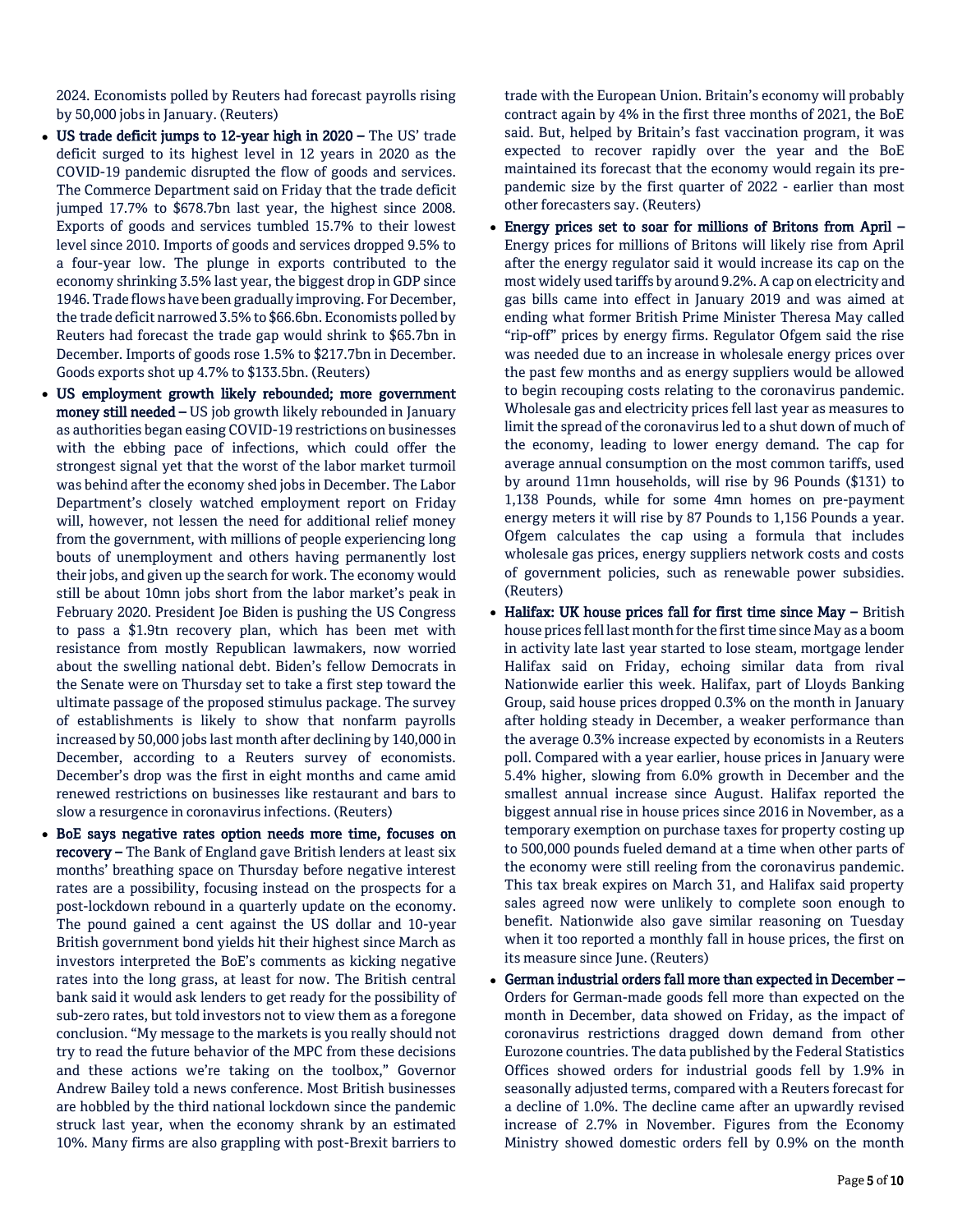while orders from abroad decreased by 2.6%. Contracts from the euro zone tumbled by 7.5%. (Reuters)

- Japan's December household spending falls as recovery stalls -Japan's household spending fell for the first time in three months in December, in a sign consumer sentiment was weakening even before the government called a state of emergency to control a new wave of the coronavirus in the country. The government on Tuesday extended the state of emergency in 10 areas, including Tokyo and neighboring prefectures as well as Osaka and Kyoto in western Japan. Household spending fell 0.6% in December compared with the same month a year earlier, official data showed on Friday. It was a slower decline than the 2.4% median forecast but the first YoY spending drop in three months. For all of 2020, spending by households with at least two people fell 5.3% due to the hit from the pandemic. It was down 6.5% for all households, the worst drop since comparable data became available in 2001. The world's third-largest economy has rebounded from its biggest postwar slump last year, but its third and most lethal wave of coronavirus infections is raising the spectra of a prolonged period of below-par growth. Household spending rose 0.9% in December from the previous month, although demand for transportation, clothing and festive goods typically bought before the year-end was hurt by the COVID-19 crisis. Lower demand for services such as travel tours also weighed, as the pandemic forced the cancellation of domestic tourism promotions. Household spending in Japan faced pressure throughout much of last year following government calls for people to work from home and put off unnecessary outings, as well as the October 2019 sales tax hike. (Reuters)
- RBI holds rates steady, assures markets of liquidity support India's central bank kept rates steady at record low levels as expected on Friday and said it would maintain support for the economy's recovery from the pandemic by ensuring ample liquidity for markets to absorb a massive government borrowing program. The repo rate or RBI's key lending rate was held at 4% while the reverse repo rate or its borrowing rate was left unchanged at 3.35%. The repo rate has been cut by a total 115 basis points since March 2020 to cushion the shock from the COVID-19 pandemic. Das said all six members of the monetary policy committee (MPC) were unanimous in their decision to keep rates on hold and maintain an accommodative monetary policy and liquidity stance. Das said the economy's growth outlook had improved and that inflation was expected to remain within the RBI's targeted range over the next few quarters. The policy statement however pointed to ongoing inflation concerns, as core inflation remains high. It said record pump prices of petrol and diesel were adding to worries and cited a need to create conditions that result in "durable disinflation". The MPC saw retail inflation running at 5.2% in the current quarter, and expected it to be between "5.2% to 5.0%" in the six months from April through September. With the economy bouncing back from a low base after a pandemic-stricken year, the MPC has projected GDP growth of 10.5% for the fiscal year starting April. (Reuters)
- US calls for dialogue to resolve India's farmers' protests Wading into a sensitive issue for Indian Prime Minister Narendra Modi, the US embassy in New Delhi on Thursday urged his government to resume talks with farmers angry over agricultural reforms that sparked a months-long protest

campaign. Largely restricted to the outskirts of New Delhi, the mostly peaceful protests were marred by violence on January 26., when some protesters entered the heart of the capital city after the Republic Day military parade and clashed with police. Television images broadcast internationally of protesters occupying the ramparts of New Delhi's historic Red Fort and later clashing with police raised awareness of the confrontation between Modi's government and the farmers. "We encourage that any differences between the parties be resolved through dialogue," a US embassy spokesperson said in a statement that also proffered general support to government measures to "improve the efficiency of India's markets and attract greater private sector investment." Modi's government has held multiple rounds of talks with representatives of farmers who have camped in their thousands on the outskirts of the capital since late 2020, but there has been no word on when talks would resume following the Republic Day violence. The farmers, who enjoy most support in northern India's breadbasket states, argue that three new farm laws will hurt their interests while benefiting large firms. (Reuters)

- Brazil says it could cut fuel taxes, still hit budget deficit goals Brazil may use any increase in federal tax revenues generated by a rebounding economy this year to pay for tax cuts, especially on fuel, rather than targeting it solely to reduce the budget deficit, Economy Minister Paulo Guedes said on Friday. Speaking in a news conference alongside President Jair Bolsonaro, Guedes said such a move would still be consistent with the government's commitment to getting public finances back on track after the deficit and debt blew out to record highs last year. Guedes said the government is considering reducing levies on fuel and the electricity sector. He added that he would like fuel taxes to be cut before Brazil's congress approves a wider tax reform bill, a process which could take six to eight months. The government's current forecast is for a primary budget deficit excluding interest payments of 3% of GDP this year. That would give the government room to help lighten the tax burden on fuel, Guedes said, adding that lower fuel taxes would also ease the strain on Brazil's truckers who have threatened to go on strike across the country. The total federal tax take last year was 1.48tn Reais (\$277bn), down 6.9% from 2019, although revenues rebounded strongly in the second half of the year. Guedes last month described it as an "excellent result, given the situation." The government's primary deficit excluding interest payments last year was a record 743.1bn Reais, worth 10% of GDP. Treasury Secretary Bruno Funchal said last week that Brazil will not return to a primary budget surplus until 2026 or 2027. (Reuters) Regional
- IMF: Race between vaccines and virus to shape uneven Middle East recovery – The Middle East will see an uneven economic recovery from the COVID-19 pandemic, an International Monetary Fund official said, as countries move at different speeds to secure vaccines and fiscal policy responses differ across the region. Oil-rich GCC countries have secured bilateral agreements with several vaccine providers, but fragile and conflict-afflicted states with limited healthcare capacities rely on the limited coverage of the World Health Organization's (WHO) COVAX initiative, which could delay broad vaccine availability to the second half of 2022. "What we are seeing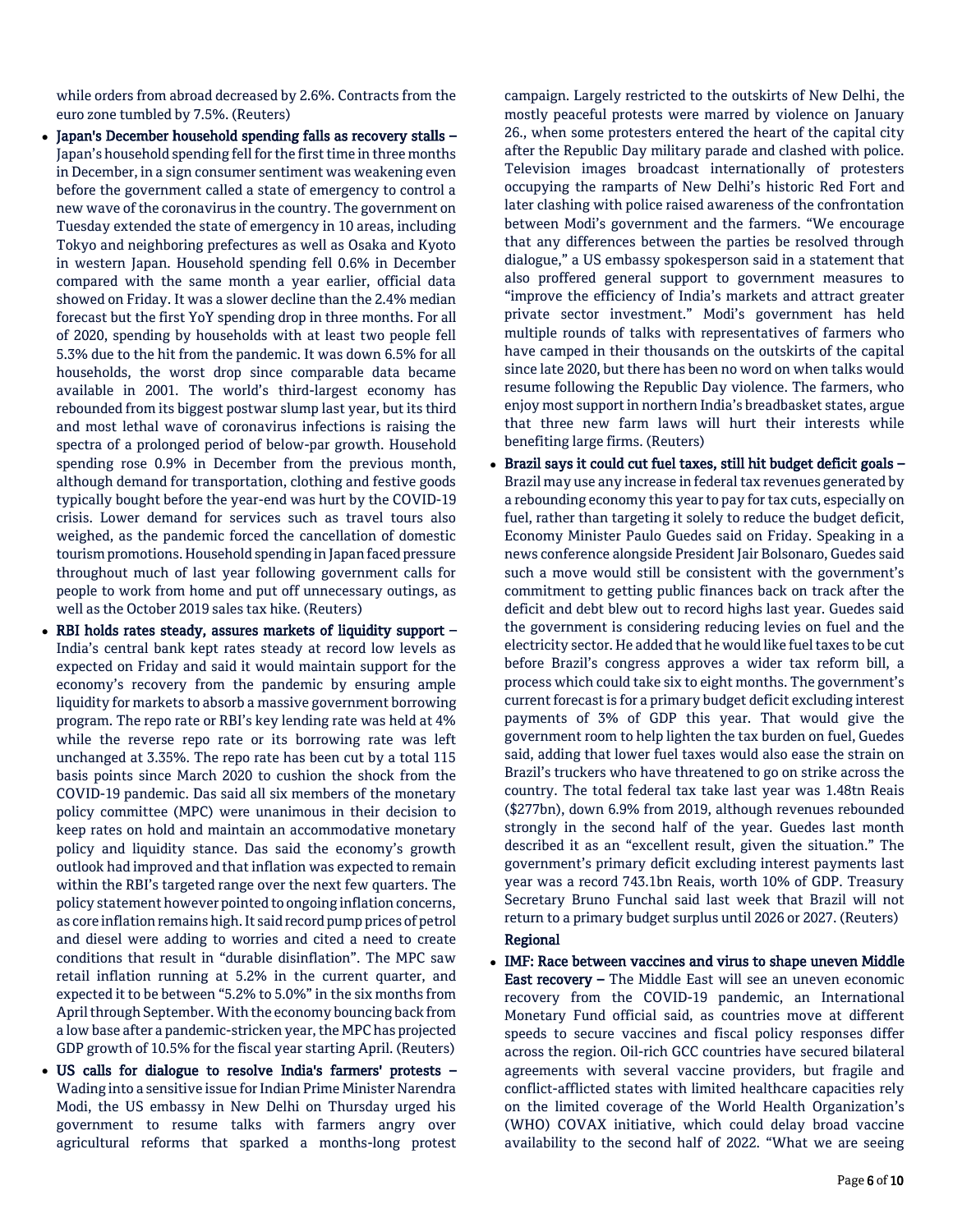today is still a race between the vaccine and the virus, and this will shape the recovery in 2021," Director of the Middle East and Central Asia Department at the International Monetary Fund, Jihad Azour said. "We will have recovery across the board, but it will be divergent, uneven and uncertain," he said, adding that accelerating vaccinations could improve growth outlooks by 0.3%-0.4%. The IMF has revised up growth estimates for 2020 in the Middle East and North Africa because of stronger-than expected performance of oil exporters and the absence of a second wave in some countries, which has boosted non-oil economic activity. Countries that were agile and fast in providing stimulus packages last year will experience a better recovery, the IMF said. The UAE, where vital economic sectors such as tourism and transportation suffered because of the pandemic, will grow by 3.1% this year, according to the IMF's latest estimates. That is up from an October forecast of a 1.3% growth, due to the management of the second wave, which has allowed the economy to recover. "There is definitely also the improvement we saw in the oil sector, oil prices have now regained the ground lost in 2020 this also has improved their economic conditions," Azour said. A boost coming from Dubai hosting the Expo world's fair later this year is also seen as a contributing factor, he said. The IMF expects Saudi Arabia, the biggest Arab economy, to grow by 2.6% this year - down from a previous 3.1% forecast. (Reuters)

- IMF: Middle East economies will reach 2019 GDP level in 2022 The Middle East region will lag the other regions with most of the countries not recovering to their 2019 GDP until 2022, the International Monetary Fund (IMF) said on Thursday. Director of the Middle East and Central Asia Department at the IMF, Jihad Azour said the road to recovery for the Middle East and Central Asia region will hinge on containment measures, access to and distribution of vaccines, the scope of policies to support growth, and measures to mitigate economic scarring from the pandemic. "Countries that put in place stronger fiscal and monetary support in response to Covid-19 are also expected to have a stronger recovery, aided by a shallower trough in 2020. In particular, while Caucasus and Central Asia countries as a group are projected to reach 2019 GDP levels in 2021 — due to their stronger Covid-19 response — those heavily impacted by the second wave will lag behind and not regain pre-pandemic GDP levels until 2022," he said. "Fragile and conflict-affected states will be especially battered, with 2021 GDP levels projected at six per cent lower than in 2019," he said. (Zawya)
- S&P: GCC corporates likely to maintain conservative strategies this year – The GCC corporates are likely to focus on cost optimization, proactively managing their liquidity and preserving their cash flows this year as they maintain conservative strategies, according to Standard and Poor's (S&P), a global credit rating agency. "Absent a substantial recovery in revenue generation, they are likely to focus on cost optimization, proactively managing their liquidity, and preserving their cash flows, while new investments will continue to take a back seat in most sectors," S&P Credit Analyst, Timucin Engin said. After a very challenging 2020 amid the Covid-19 pandemic and oil price shock, the rating agency expects the GCC economies to grow moderately this year. Pressures look set to continue in corporate sectors, particularly for companies operating in tourism, aviation, real estate, and non-food retail. The same is

true also for the larger oil, gas, and commodities sectors (including oil field services) because it expects revenue generation to remain under pressure relative to 2019. S&P said most GCC corporates endured visible stress on their revenue and EBITDA (earnings before interest taxes depreciation amortization) generation in 2020. "Their priority this year will be to recuperate 2020 losses, while operating in a slow-growth environment," it said. Expecting most companies to face revenue-growth challenges in 2021 amid a lack of visibility on the timing of a recovery and Covid-19-related uncertainties, it said a "significant" number of rated corporates reduced or deferred their capital expenditures in 2020. Some, such as real estate, reduced and/or eliminated dividends to conserve cash, it said, adding some companies are also monetizing assets to reduce their leverage. "We expect these trends to continue through 2021," it said. (Gulf-Times)

- Middle Eastern airlines' annual passenger demand falls 73% Middle Eastern airlines' annual passenger demand in 2020 declined 73% compared to 2019, said IATA in a report Thursday, calling the year "a catastrophe" and the worst in aviation history. Globally, passenger traffic results for 2020 showed that demand (revenue passenger kilometers or RPKs) fell by 65.9% compared to the full year of 2019, by far the sharpest traffic decline in aviation history. Forward bookings have been falling sharply since late December, it added. Bookings for future travel made in January 2021 were down 70% compared to a year-ago, putting further pressure on airline cash positions and potentially impacting the timing of the expected recovery. "Last year was a catastrophe. There is no other way to describe it. What recovery there was over the Northern hemisphere summer season stalled in autumn and the situation turned dramatically worse over the year-end holiday season, as more severe travel restrictions were imposed in the face of new outbreaks and new strains of COVID-19." IATA's Director General and CEO, Alexandre de Juniac said. Middle Eastern carriers posted a slightly lower fall in international traffic versus November, but their RPKs were still down almost 83% YoY. "The reliance on currently muted longhaul connections will remain one of the key challenges for the region's faster recovery," it said. The region is home to three of the world's biggest airlines--Emirates, Etihad Airways and Qatar Airways. Meanwhile, IATA's baseline forecast for 2021 is for a 50.4% improvement on 2020 demand that would bring the industry to half 2019 levels. "While this view remains unchanged, there is a severe downside risk if more severe travel restrictions in response to new variants persist. Should such a scenario materialize, demand improvement could be limited to just 13% over 2020 levels, leaving the industry at 38% of 2019 levels." (Zawya)
- Uber's Middle East business Careem sees recovery slowing as infections rise - Uber's Middle East business Careem is seeing a slowdown in the recovery of its ride-hailing business due to a new wave of COVID-19 infections, and tentatively forecast business would return to pre-pandemic levels by the end of the year. The comments represented a more pessimistic outlook from Careem, which said last September it expected its ride service to recover before the end of 2021. Careem Chief Executive, Mudassir Sheikha, giving the year-end forecast for a full recovery, cautioned that circumstances could change. "That is something that we still think will happen but as you can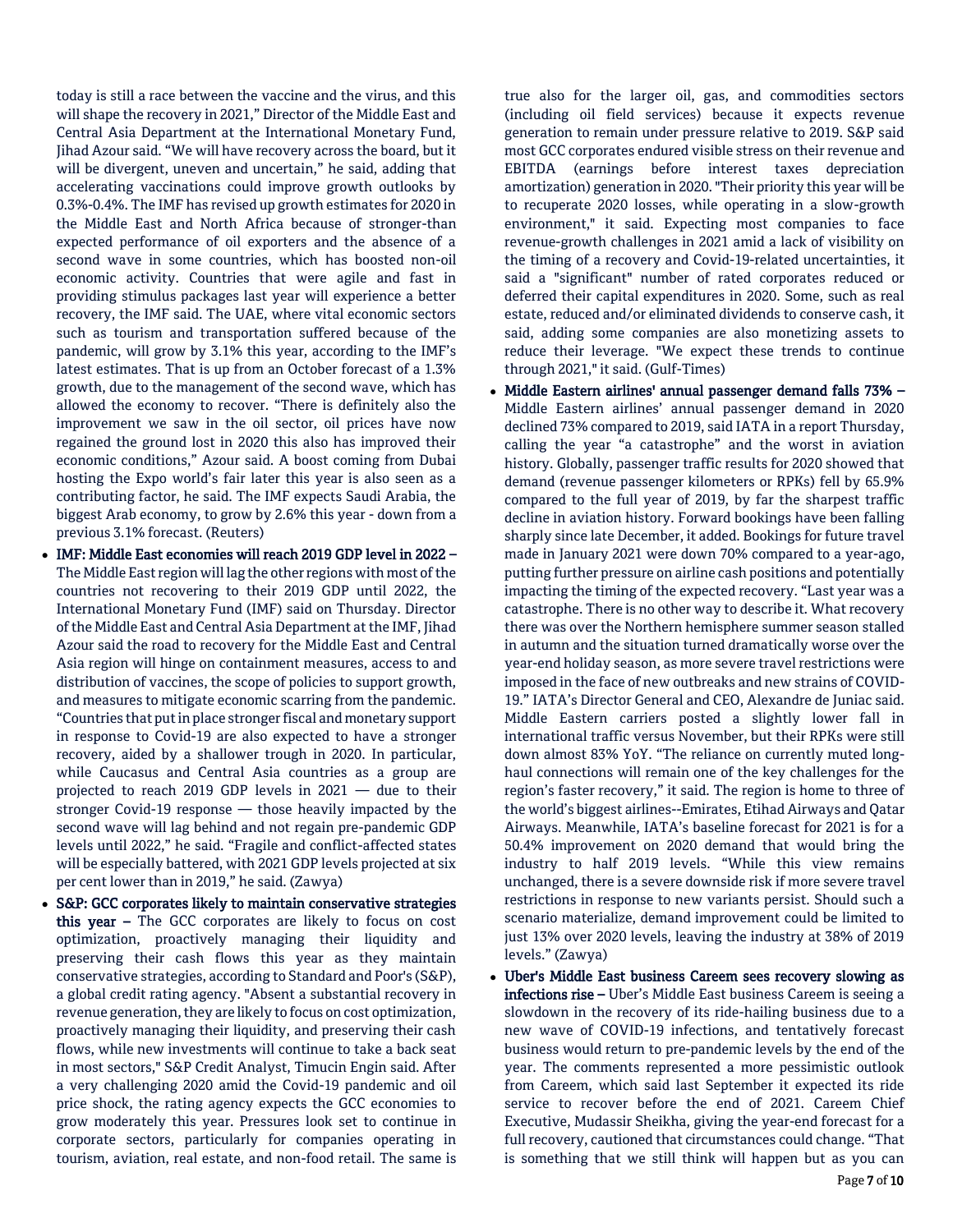imagine, it is a pretty volatile situation so we're just monitoring it closely," he told Reuters. Saudi Arabia, the UAE, Kuwait have recently imposed new restrictions as the number of cases there have risen. Egypt and Lebanon have also seen infections increase. Sheikha said that while demand had slowed of late, the ride-hailing business was nine times larger than at its lowest point last year - although still below pre-pandemic levels. Careem, bought by Uber Technologies Inc in 2019 for \$3.1bn, says it offers ride-hailing services in 100 cities, mostly in the Middle East, while its smaller delivery business is in seven cities, mainly delivering food from restaurants. Sheikha said demand for the delivery service continued to grow and that the business was now four times larger than before the pandemic. This week Dubai-based Careem, which says it has 48 million active users, said it would charge restaurants a monthly fee for delivery services, instead of commission on each order which is the standard practice in the industry. (Reuters)

- Fitch affirms Denizbank at 'B+'; outlook Negative Fitch Ratings has affirmed Denizbank's Long-Term Foreign Currency (LTFC) Issuer Default Rating (IDR) at 'B+' with a Negative Outlook and Viability Rating (VR) at 'b+'. The support-driven ratings of the bank's subsidiary Deniz Finansal Kiralama (Deniz Leasing), which are equalized with the parent, have also been affirmed. Denizbank's 'B+' LTFC IDR and senior debt rating are underpinned by shareholder support and the bank's standalone creditworthiness, as reflected in its VR. Denizbank's '4' Support Rating reflects its strategic importance to its 100% owner, UAE based Emirates NBD Bank (ENBD, A+/Stable), given its increasing integration and role within the wider group following Denizbank's acquisition from Sberbank of Russia (BBB/Stable) in July 2019. ENBD's LTFC IDR is driven by an extremely high probability of support from the UAE authorities given its flagship status in Dubai. We believe support for Denizbank would flow through from the UAE authorities via ENBD, in case of need, given ENBD's systemic importance to the UAE banking sector. Integration between Denizbank and ENBD continues to increase, particularly in terms of the banks' risk management and control frameworks. Denizbank continues to be run largely by local management, but ENBD representatives dominate the bank's board, while a number of key ENBD management members, including the credit risk officer, are closely involved in the Turkish bank's operations and oversight. Fitch's view of government intervention risk caps the bank's LTFC IDR at 'B+', one notch below Turkey's LTFC IDR (BB-/Negative) and is also the main driver of the Negative Outlook on the bank. This reflects our assessment that weaknesses in Turkey's external finances would make some form of intervention in the banking system that would impede banks' ability to service their foreigncurrency (FC) obligations more likely than a sovereign default. The sovereign's significantly weaker net FC reserves position together with weak monetary policy credibility have exacerbated external financing risks, and this is a key driver of the Negative Outlook on the sovereign LT IDR. (Bloomberg)
- ENBD REIT's 3Q2020 property portfolio value down to \$366mn ENBD REIT (CEIC), the Shari'ah compliant real estate investment trust managed by Emirates NBD Asset Management, has announced that its net asset value as of December 31, 2020 stood at \$184mn (\$0.74 per share) as compared to \$198mn in September and \$246mn the year before.

ENBD REIT pointed out that its value of the property portfolio has been adjusted down to \$366mn (from \$377mn in September 2020, and \$429mn in December 2019). The decrease in NAV has resulted primarily from market valuation pressure, it added. While the balance of asset valuations in the property portfolio has remained stable, pressure has been driven by capital works for refurbishments at Al Thuraya Tower 1 in Dubai Media City; ongoing discussions around non-payment of rent at the Uninest student accommodation building in Dubailand; and pressure on residential rental rates due to competitive market conditions. Blended portfolio occupancy remains stable at 75% compared to 76% for the previous quarter. The Weighted Average Unexpired Lease Term (Wault) for the portfolio has been maintained above 4 years (at 4.01, compared with 4.05 in in September 2020 and 3.37 in December 2019), due to proactive leasing efforts and renewals by major tenants. ENBD REIT's management has focused on securing longer-term leases for all renewals and new leases, particularly in the office portfolio. (Zawya)

- Abu Dhabi brings back some restrictions to curb COVID-19 Abu Dhabi, the capital of the UAE, has brought back some restrictions on workplace capacities and leisure activities, including shutting cinemas, to curb a rise in COVID-19 cases. The measures follow a raft of restrictions brought in by the neighboring emirate of Dubai, a regional tourism and business hub which has welcomed foreign visitors for its peak winter season, over the past few weeks. Only 30% of employees will be allowed to attend workplaces at Abu Dhabi government and semi-government entities and all employees must undertake a weekly PCR test unless they have been vaccinated, Abu Dhabi media office said on Saturday. Workers that can do their jobs remotely, and those over 60 or with health conditions, must work from home. (Reuters)
- Abu Dhabi Securities Exchange to cut trading transaction fees The Abu Dhabi Securities Exchange will reduce trading-activity fees on all exchange transactions as part of its ADX One strategy to double the market capitalization of companies listed on the exchange in the next three years. Fees on all transactions that occur on ADX will be reduced by more than a fifth to 0.175% from 0.225%, effective February 14, the exchange said in a statement Saturday. The new pricing structure will be the second time the exchange has reduced its charges in the past two years to enhance market liquidity, according to the statement. Trading commissions on ADX were reduced in June 2019 as part of Abu Dhabi's Ghadan 2021 plan of lowering the cost of doing business in the Emirate. The exchange has also created an incentive plan, applied on an annual basis, for brokerage firms who generate AED20mn worth of trading commission. (Bloomberg)
- Abu Dhabi residential market shows resilience in a challenging year - Property markets across the globe have felt the impact of the uniquely challenging year that was 2020. While Abu Dhabi has not been an exception, the UAE capital's property sector has revealed its strength and stability, displaying promising signs of recovery in the latter half of the year once widespread restrictions relaxed across the country, said a report by UAE portals Bayut & dubizzle. The government's economic stimulus packages and prompt measures to prevent oversupply in the market have played an integral role in enhancing the competitiveness of Abu Dhabi's real estate sector, it stated.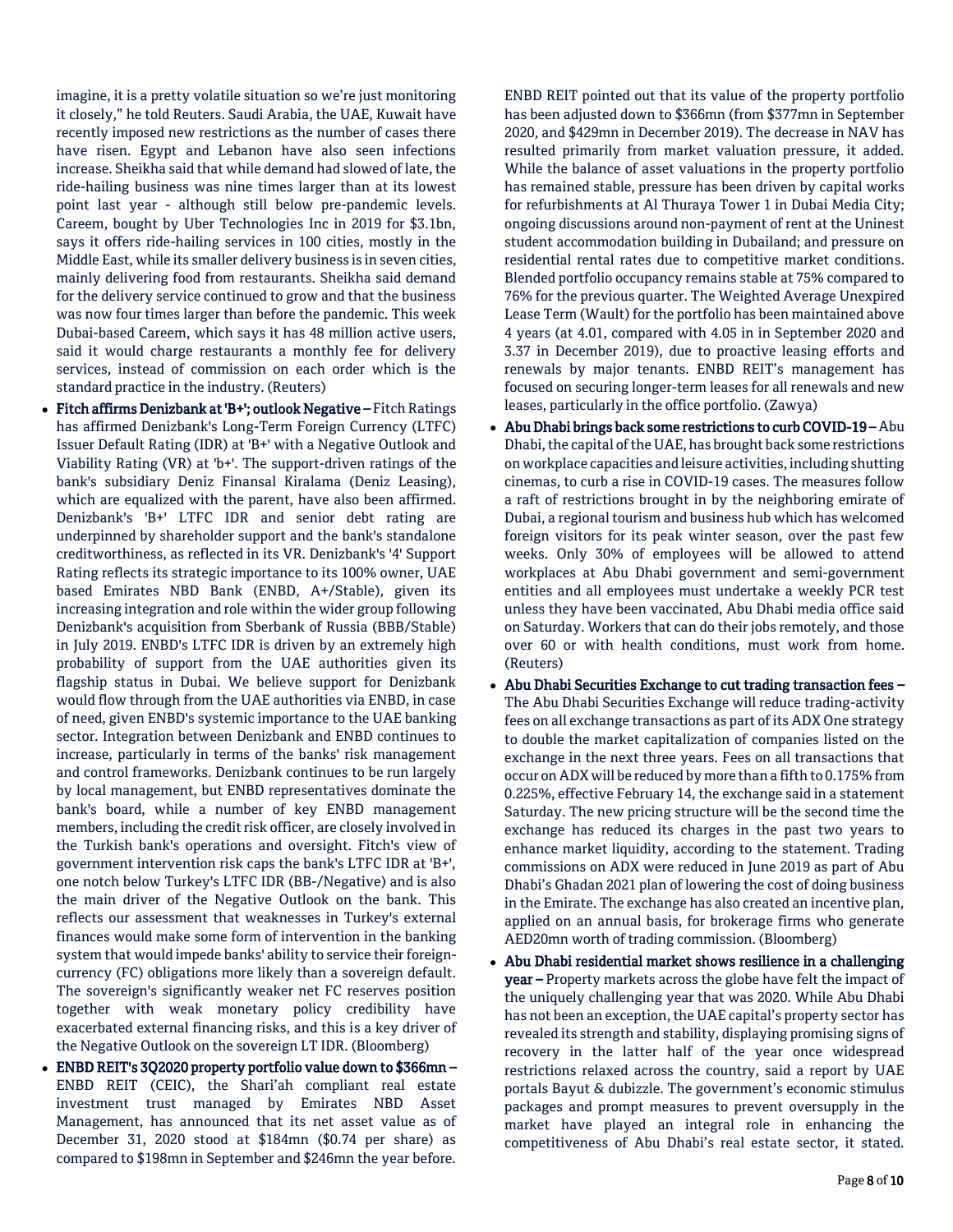According to Bayut & dubizzle's annual report for 2020, residential property prices in Abu Dhabi have shown remarkable resilience, reporting declines of under 10% for properties for sale in most popular neighborhoods. Relief programs announced by the capital's major developer Aldar Properties have also supported the property sector, while attractive property prices have continued to incentivize buyers and investors. (Zawya)

- IMF: Kuwait should accelerate reforms to be less tied to oil price **fluctuations –** Kuwait needs to accelerate reforms to reduce the dependence of government policies on the rise and fall of oil prices, an International Monetary Fund (IMF) official said. The oil -rich Gulf state faces near -term liquidity risks largely due to the absence of parliamentary authorization for the government to borrow. "Kuwait has high levels of buffers but they need to accelerate reforms," Director of the Middle East and Central Asia Department at the IMF, Jihad Azour said. Kuwait has been hit hard by lower oil prices and the COVID -19 pandemic, but economic reforms have stalled due to repeated rows and deadlocks between cabinets and assemblies. Ratings agency Fitch this week downgraded Kuwait's outlook to "negative" from "stable". Kuwait has announced plans to move towards fiscal consolidation and to diversify its revenues, but Azour said the country should accelerate reforms allowing them to "gradually reduce the dependence of the fiscal on oil prices and allow them to be less pro -cyclical in their policies." (Reuters)
- Kuwait Finance House fourth quarter net profit falls 22% as COVID -19 hurts economy – Kuwait Finance House (KFH) on Thursday reported a 22% drop in fourth -quarter net profit and a 40.9% drop in 2020 net profit, blaming the annual fall on a sharp slide in investment income and a rise in impairment charges. Kuwaiti banks' earnings have been hit by the effects of the coronavirus pandemic and relative weakness in oil prices, which caused the economy to contract last year. Fitch Ratings, which cut its ratings outlook on Kuwait to negative on Wednesday, has forecast that the oil producer's economy will stage a modest recovery this year, and estimated last year's contraction at 7%. KFH said its net profit was KD47.2mn in the quarter that ended on December 31, down from KD60.5mn in the same period a year earlier. Full -year profit dropped to KD148.4mn from KD251mn, close to analysts' average forecast of KD146.4mn compiled by Refinitiv. (Reuters)
- Bahrain imposes new virus restrictions as cases rise Gulf state Bahrain will reintroduce restrictions on Sunday for two weeks to prevent the spread of the novel coronavirus after a sharp rise in cases over the past month. The Kingdom has ordered indoor gyms, sports halls and swimming pools to close and social gatherings in homes to be limited to up to 30 people until February 21, state news agency BNA reported on Friday. It is also limiting outdoor group exercise to 30 people, while government institutions and entities must allow up to 70% of employees to work from home. The small island state last week banned indoor dining at restaurants and cafes and moved schools to remote learning after detecting a new variant of COVID -19. (Reuters)